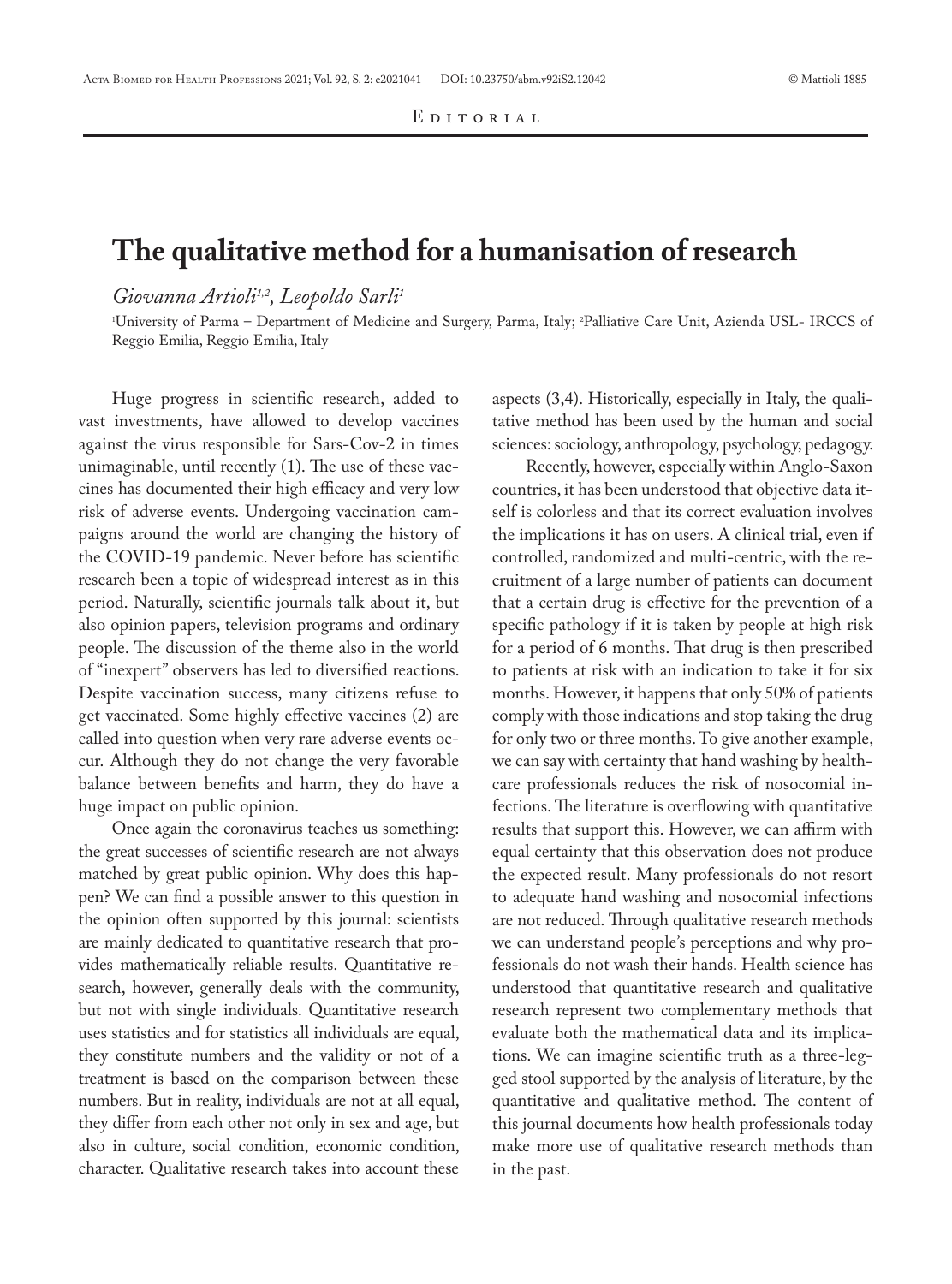To reach the levels of the Anglo-Saxon experience, however, it is necessary to train these professionals with research methodology paths specifically aimed at the qualitative method. Although even journals of high scientific value and impact document how the association of quantitative methods and qualitative methods allow research to provide results that favor the improvement of outcomes (5), there is still a lot of resistance, especially from medical researchers and biologists, to make use of it and most of the traditional training courses such as degree courses, medical specialization courses and doctoral courses of the Departments of Medicine, do not teach methods of qualitative research. This is not the case at the University of Parma where, for example, the research doctorate in Translational Medical and Surgical Sciences offers ample space for teaching the qualitative method and some doctoral students specifically use it, where a first level Master's degree has been implemented on qualitative research methods and where students of numerous masters for health professions are invited to use these methods in their project works. It is no coincidence that most of the articles published in this issue of the journal report qualitative methods.

Another extremely positive aspect of the use of qualitative methods in scientific research, especially in the field of health professions, is to promote interdisciplinarity and inter-professionalism in the conduct of studies. The contribution within the same study case of the skills and points of view of professionals educated to different systems of thought, such as nurses, psychologists, sociologists, anthropologists, educators, increases the quality of the interpretation of the results, allows to analyze the relapses and makes translationality easier from the laboratory to the patient's bed, to the community. The professionals who collaborate in research transmit different skills to each other and fill their toolbox with additional tools. Topics such as communication, relationships, spirituality are becoming more easily part of the cultural and scientific background of health professionals, providing more answers adapted to the requests of users who are increasingly focused on these aspects. We talk more and more often about Medical Humanities (6) and the synergistic use of qualitative and quantitative research methods allows us to obtain increasingly important and appreciated

results in this field by the main scientific journals (7).

The interdisciplinary approach has always been supported by this journal. A very interesting example of collaboration between professionals with different skills is that of "matriciamento" (matrix based strategies) an experimental system used by the Brazilian health system and of which one of the authors of this editorial had experience. The health team of the "Casa della Salute" (house of health) is made up of professionals from different disciplines. Taking charge is carried out by one of them, regardless of their qualification. If the skills at their disposal are not sufficient to meet the patient's needs, the professional calls the colleague who presumably has those skills. The latter does not replace the first professional but transmits his/her skills to him/her by explaining what needs to be done and why. In this way, the professional who welcomed the patient continues to provide for him/her, gaining experience after having enriched his/her own cultural background.

The topics reported in the numerous articles published here are very variegated, some deal with the consequences of the COVID-19 pandemic for operators and the perception that citizens have had of them, many others deal with the different activities of nurses, essential for a good performance of the health organization. Some articles analyze evaluation scales, others deal with the topic of new teaching methods and innovative methods to improve communication between healthcare professionals and patients.

The letters to the Editor draw attention to the difficult collaboration between nurses and medical emergency technicians and on the possibility of reducing patients' preoperative anxiety. A particular comment was dedicated to what is happening in recent days in Myanmar, a geographically distant country, but very close to the experience of some members of our board. The military coup and the suppression of popular protest have highlighted the close correlation between democracy and health, and the repercussions of the coup on the handling of COVID-19 have once again highlighted how health is a global good and how the right to health must be defended in a global way.